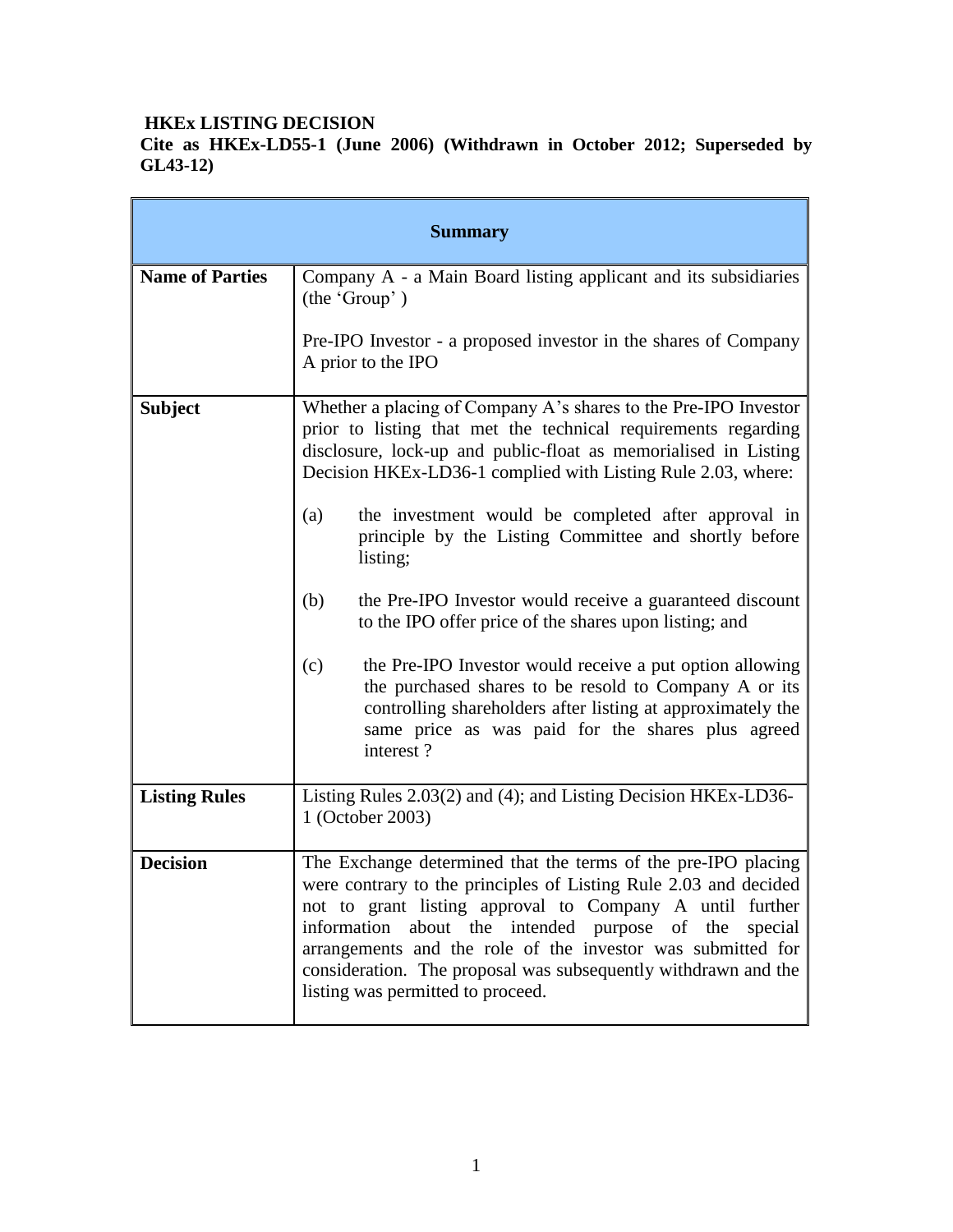## **SUMMARY OF FACTS**

- 1. Shortly before listing, Company A and its controlling shareholder (the 'Controlling Shareholder') entered into a subscription agreement (the 'Subscription Agreement') with the Pre-IPO Investor for the subscription of new shares to be issued by Company A (the 'Subscription Shares'). The Pre-IPO Investor was not in the same industry as Company A.
- 2. Details of the Subscription Agreement were set out in the draft prospectus. The subscription price for the Subscription Shares was fixed approximately equivalent to the lowest point of the intended offer price range. The placing of the Subscription Shares would raise proceeds for working capital and business development. Immediately after the issuance of the subscription shares and the IPO share offer, the Pre-IPO investor would hold slightly less than 10% interest in Company A.
- 3. The Subscription Agreement contained the following material terms:

# *Lock-up and Subscription Shares not counted as public shares*

a. the Subscription Shares would be subject to a lock-up period of six months from the listing date and would not be counted as part of the public float at the time of listing;

#### *Adjustment provision*

b. the subscription price of the shares would be adjusted using a pricing formula to guarantee a minimum discount of approximately 10% to the IPO offer price of the shares through the issuance of bonus shares by the Controlling Shareholder (the 'Adjustment Provision'). Such shares, if required, would be issued before the commencement of dealings of shares on the Exchange. However, if necessary to maintain the Controlling Shareholder's shareholding at not less than 50% the Pre-IPO Investor would be compensated in cash by the Controlling Shareholder instead of through the issuance of bonus shares;

# *Put Option*

c. the Controlling Shareholder also granted a Put Option to the Pre-IPO Investor to put the Subscription Shares to the Controlling Shareholder in an option period falling on the eighteenth month after listing at an option price equals to the original subscription price per share plus an agreed rate of interest but less any dividends received by the Pre-IPO Investor;

# *Exit option if listing did not proceed*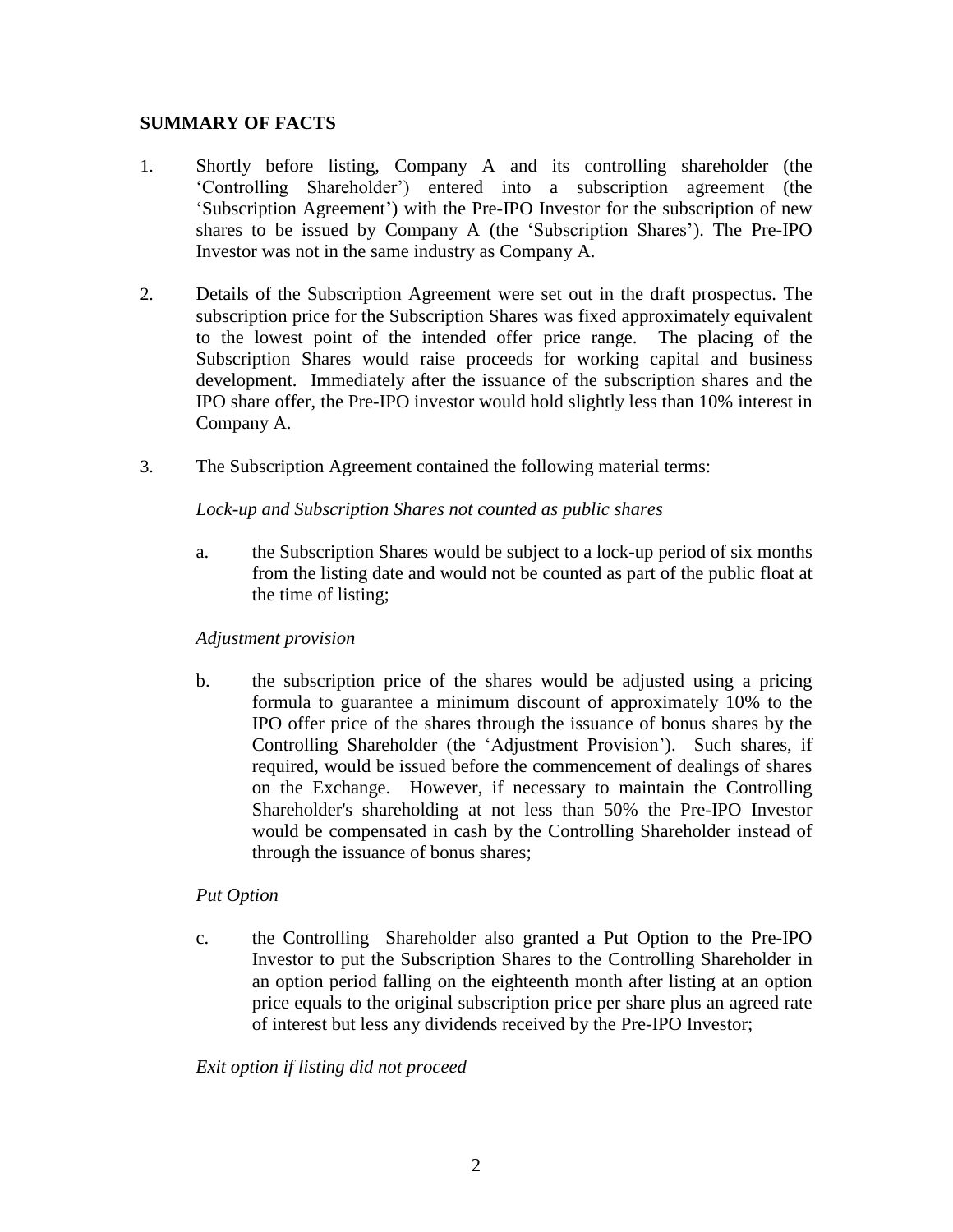d. if the listing of Company A's shares did not take place by an agreed date, the Pre-IPO Investor would be entitled to request the Controlling Shareholder or Company A to buy back the Subscription Shares at a price equals to the subscription price per share plus an agreed rate of interest but less any dividends received.

### **THE ISSUE RAISED FOR CONSIDERATION**

- 4. Whether a placing of Company A's shares to the Pre-IPO Investor prior to listing that met the technical requirements regarding disclosure, lock-up and public-float as memorialised in Listing Decision HKEx-LD36-1 complied with Listing Rule 2.03 ), where:
	- a. the investment would be completed after approval in principle by the Listing Committee and shortly before listing;
	- b. the Pre-IPO Investor would receive a guaranteed discount to the IPO offer price of the shares upon listing; and
	- c. the Pre-IPO Investor would receive a put option allowing the purchased shares to be resold to Company A or its controlling shareholders after listing at approximately the same price as was paid for the shares plus agreed interest?

# **APPLICABLE LISTING RULES OR PRINCIPLE**

- 5. Listing Rules 2.03(2) and (4) require that:
	- (2) the issue and marketing of securities is conducted in a fair and orderly manner and that potential investors are given sufficient information to enable them to make a properly informed assessment of an issuer…and
	- (4) all holders of listed securities are treated fairly and evenly…
- 6. Listing Decision, HKEx-LD36-1 published in October 2003 ('HKEx-LD36-1') states the following regarding pre-IPO placings:

 The Exchange was of the view that, as a general principle on the Main Board, placings of shares shortly before a listing application should be permitted subject to full disclosure in the prospectus. However, the placee may be subject to a lock-up of his shares. The question of whether the placee should be subject to a lock-up is determined on a case-by-case basis having regard to all the circumstances of the case.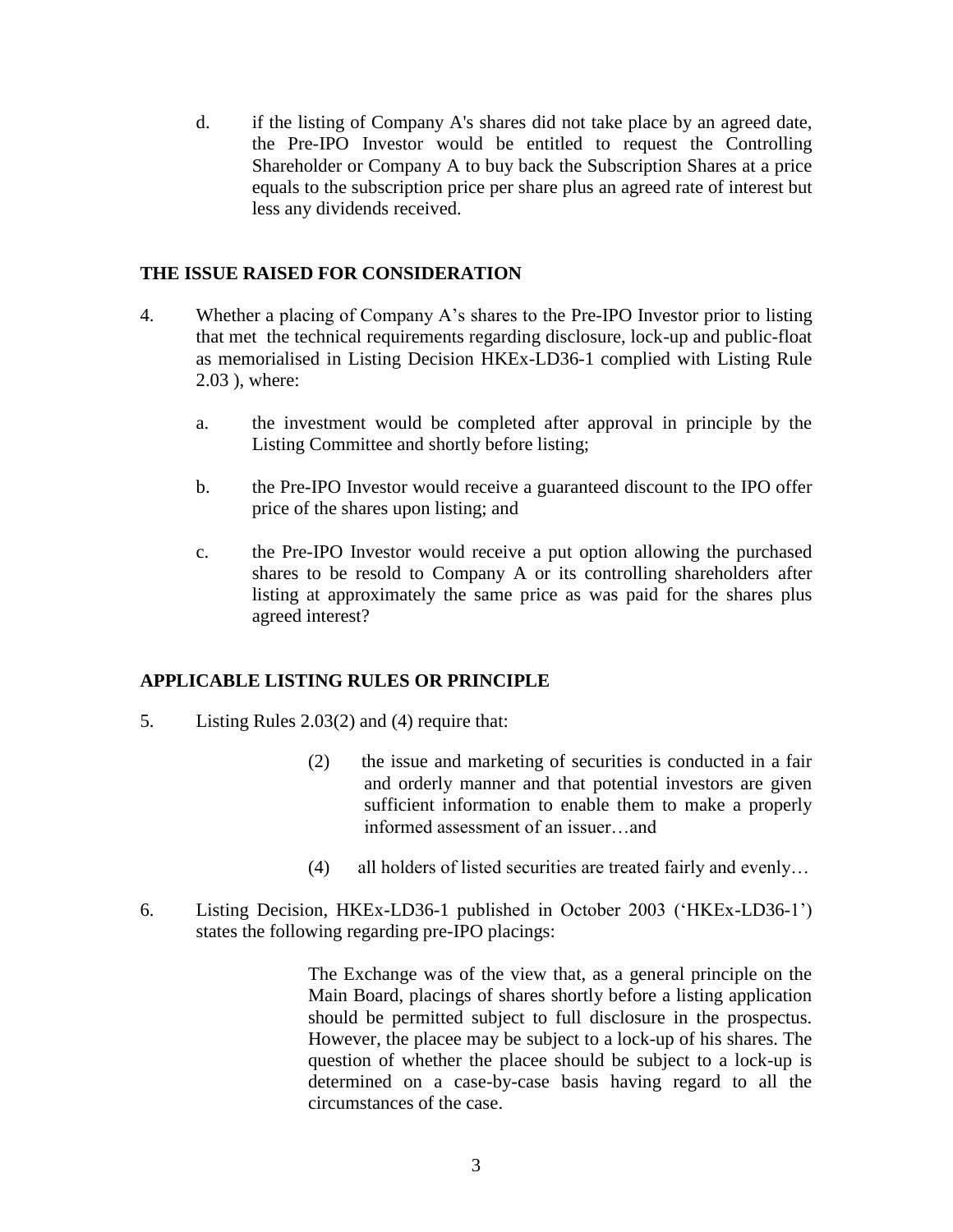### **THE ANALYSIS**

## *HKEx-LD36-1*

- 7. The Exchange noted that the Subscription Shares were subject to a lock-up period of six months from the listing date and would not be counted as part of the public float at the time of listing. As such, the arrangements contemplated in the Subscription Agreement met the technical requirements described in HKEx-LD36-1.
- 8. However, the Exchange considered that the scenario contemplated in HKEx-LD36-1 was a 'simple' scenario where a pre-IPO placing was conclusively completed before listing with price and commitments affixed on the relevant parties.
- 9. The Exchange considered that the facts of the present case were highly unusual in that:
	- a. the Adjustment Provision in the Subscription Agreement effectively enabled the Pre-IPO Investor to complete its investment in Company A only after approval in principle by the Listing Committee and shortly before listing;
	- b. the Adjustment Provision effectively created two different pricing for the same securities at listing: one for the Pre-IPO Investor at a minimum guaranteed discount of approximately 10% up to a maximum discount of 25% to the offer price of the shares; and one for the public; and
	- c. the Put Option created rights held by the Pre-IPO Investor that were not generally available to the public investors.

#### *Listing Rule 2.03*

- 10. Mindful of the unusual circumstances of the present case, the Exchange reviewed the pre-IPO placing in light of the requirements of Listing Rule 2.03 and concluded that the pre-IPO placing was not in compliance with the principles in Listing Rule 2.03 for the following reasons:
	- a. the Pre-IPO Investor was in substance a financial investor and not a strategic investor. It was difficult to see how the Pre-IPO Investor being in an industry different from Company A could add value to Company A as a strategic investor;
	- b. the arrangements were being entered into shortly before listing but the